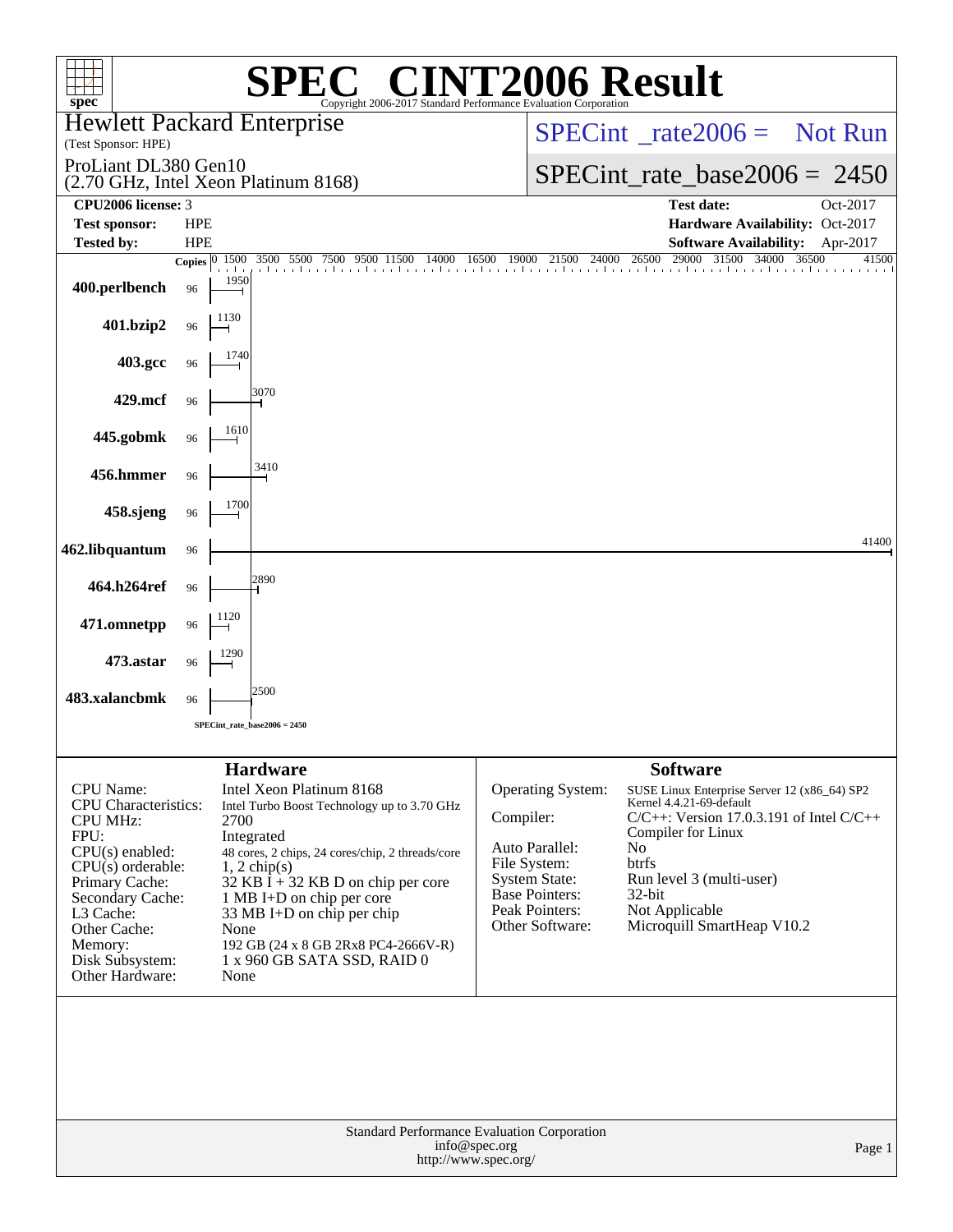

# **[SPEC CINT2006 Result](http://www.spec.org/auto/cpu2006/Docs/result-fields.html#SPECCINT2006Result)**

Hewlett Packard Enterprise

(Test Sponsor: HPE)

ProLiant DL380 Gen10

(2.70 GHz, Intel Xeon Platinum 8168)

 $SPECTnt_rate2006 = Not Run$ 

### [SPECint\\_rate\\_base2006 =](http://www.spec.org/auto/cpu2006/Docs/result-fields.html#SPECintratebase2006) 2450

**[CPU2006 license:](http://www.spec.org/auto/cpu2006/Docs/result-fields.html#CPU2006license)** 3 **[Test date:](http://www.spec.org/auto/cpu2006/Docs/result-fields.html#Testdate)** Oct-2017 **[Test sponsor:](http://www.spec.org/auto/cpu2006/Docs/result-fields.html#Testsponsor)** HPE **[Hardware Availability:](http://www.spec.org/auto/cpu2006/Docs/result-fields.html#HardwareAvailability)** Oct-2017 **[Tested by:](http://www.spec.org/auto/cpu2006/Docs/result-fields.html#Testedby)** HPE **[Software Availability:](http://www.spec.org/auto/cpu2006/Docs/result-fields.html#SoftwareAvailability)** Apr-2017

#### **[Results Table](http://www.spec.org/auto/cpu2006/Docs/result-fields.html#ResultsTable)**

|                                                                                                          | <b>Base</b>   |                |       |                |       |                |             |               | <b>Peak</b>    |              |                |              |                |              |  |
|----------------------------------------------------------------------------------------------------------|---------------|----------------|-------|----------------|-------|----------------|-------------|---------------|----------------|--------------|----------------|--------------|----------------|--------------|--|
| <b>Benchmark</b>                                                                                         | <b>Copies</b> | <b>Seconds</b> | Ratio | <b>Seconds</b> | Ratio | <b>Seconds</b> | Ratio       | <b>Copies</b> | <b>Seconds</b> | <b>Ratio</b> | <b>Seconds</b> | <b>Ratio</b> | <b>Seconds</b> | <b>Ratio</b> |  |
| 400.perlbench                                                                                            | 96            | 480            | 1950  | 480            | 1950  | 480            | 1950l       |               |                |              |                |              |                |              |  |
| 401.bzip2                                                                                                | 96            | 817            | 1130  | 817            | 1130  | 818            | 1130        |               |                |              |                |              |                |              |  |
| $403.\mathrm{gcc}$                                                                                       | 96            | 444            | 1740  | 444            | 1740  | 442            | 1750        |               |                |              |                |              |                |              |  |
| $429$ .mcf                                                                                               | 96            | 285            | 3070  | 285            | 3070  | 283            | 3090        |               |                |              |                |              |                |              |  |
| $445$ .gobm $k$                                                                                          | 96            | 627            | 1610  | 628            | 1600  | 627            | 1610        |               |                |              |                |              |                |              |  |
| 456.hmmer                                                                                                | 96            | 263            | 3400  | 263            | 3410  | 263            | 3410        |               |                |              |                |              |                |              |  |
| 458.sjeng                                                                                                | 96            | 683            | 1700  | 681            | 1710  | 682            | <b>1700</b> |               |                |              |                |              |                |              |  |
| 462.libquantum                                                                                           | 96            | 48.0           | 41400 | 48.0           | 41400 | 48.1           | 41400       |               |                |              |                |              |                |              |  |
| 464.h264ref                                                                                              | 96            | 734            | 2890  | 738            | 2880  | 736            | 2890        |               |                |              |                |              |                |              |  |
| 471.omnetpp                                                                                              | 96            | 536            | 1120  | 537            | 1120  | 536            | 1120        |               |                |              |                |              |                |              |  |
| $473$ . astar                                                                                            | 96            | 522            | 1290  | 521            | 1290  | 522            | 1290        |               |                |              |                |              |                |              |  |
| 483.xalancbmk                                                                                            | 96            | 265            | 2500  | 266            | 2490  | 265            | 2500        |               |                |              |                |              |                |              |  |
| Results appear in the order in which they were run. Bold underlined text indicates a median measurement. |               |                |       |                |       |                |             |               |                |              |                |              |                |              |  |

#### **[Submit Notes](http://www.spec.org/auto/cpu2006/Docs/result-fields.html#SubmitNotes)**

 The numactl mechanism was used to bind copies to processors. The config file option 'submit' was used to generate numactl commands to bind each copy to a specific processor. For details, please see the config file.

### **[Operating System Notes](http://www.spec.org/auto/cpu2006/Docs/result-fields.html#OperatingSystemNotes)**

 Stack size set to unlimited using "ulimit -s unlimited" Transparent Huge Pages enabled by default Filesystem page cache cleared with: shell invocation of 'sync; echo 3 > /proc/sys/vm/drop\_caches' prior to run runspec command invoked through numactl i.e.: numactl --interleave=all runspec <etc> irqbalance disabled with "service irqbalance stop" tuned profile set wtih "tuned-adm profile throughput-performance" VM Dirty ratio was set to 40 using "echo 40 > /proc/sys/vm/dirty\_ratio" Numa balancing was disabled using "echo 0 > /proc/sys/kernel/numa\_balancing"

#### **[Platform Notes](http://www.spec.org/auto/cpu2006/Docs/result-fields.html#PlatformNotes)**

 BIOS Configuration: Thermal Configuration set to Maximum Cooling Memory Patrol Scrubbing set to Disabled LLC Prefetcher set to Enabled LLC Dead Line Allocation set to Disabled Workload Pofile set to General Throughput Compute Minimum Processor Idle Power Core C-State set to C1E

Continued on next page

Standard Performance Evaluation Corporation [info@spec.org](mailto:info@spec.org) <http://www.spec.org/>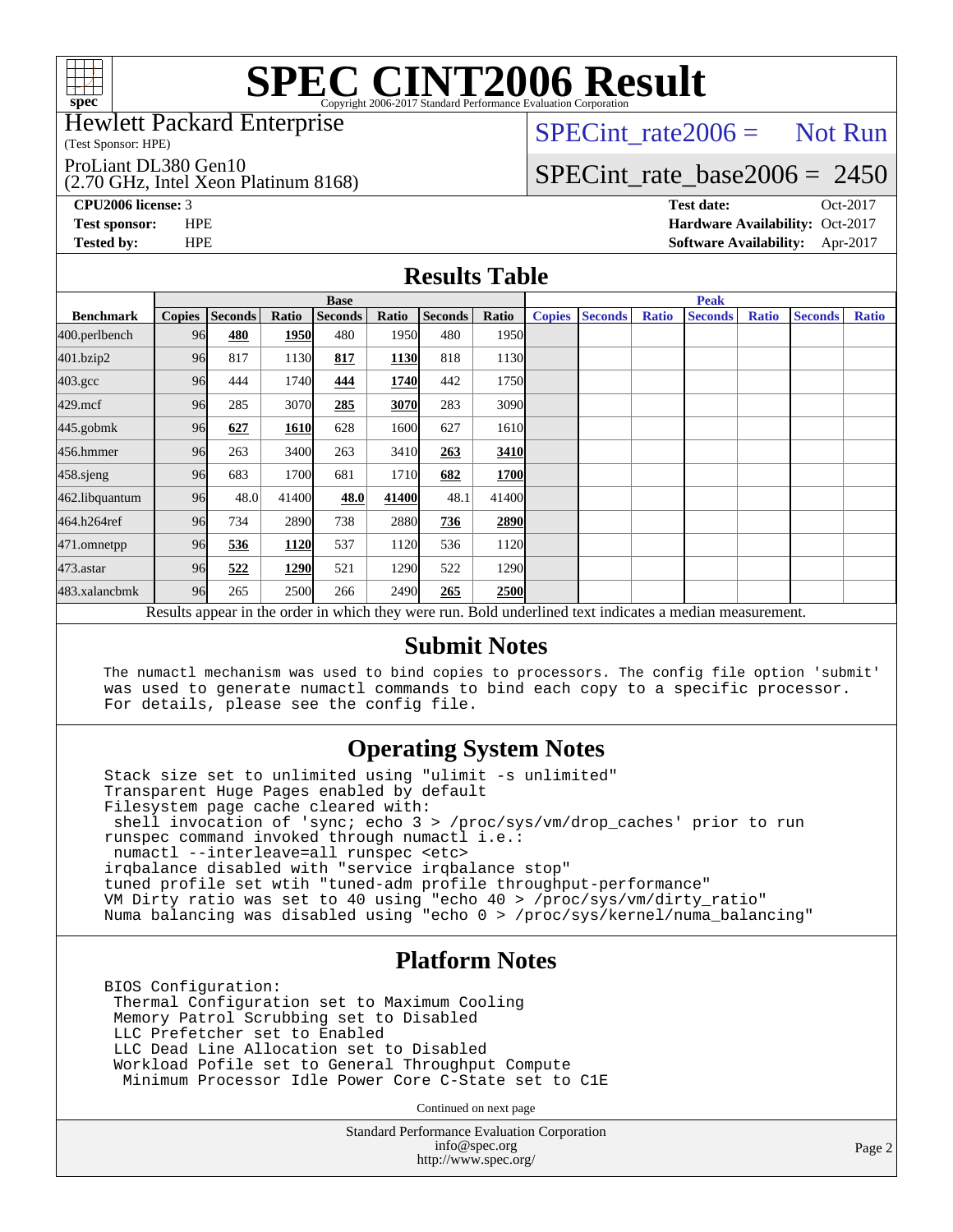

#### **[SPEC CINT2006 Result](http://www.spec.org/auto/cpu2006/Docs/result-fields.html#SPECCINT2006Result)** Copyright 2006-2017 Standard Performance Evaluation Corporation

Hewlett Packard Enterprise

(2.70 GHz, Intel Xeon Platinum 8168)

 $SPECint rate2006 =$  Not Run

(Test Sponsor: HPE) ProLiant DL380 Gen10

[SPECint\\_rate\\_base2006 =](http://www.spec.org/auto/cpu2006/Docs/result-fields.html#SPECintratebase2006) 2450

**[CPU2006 license:](http://www.spec.org/auto/cpu2006/Docs/result-fields.html#CPU2006license)** 3 **[Test date:](http://www.spec.org/auto/cpu2006/Docs/result-fields.html#Testdate)** Oct-2017 **[Test sponsor:](http://www.spec.org/auto/cpu2006/Docs/result-fields.html#Testsponsor)** HPE **[Hardware Availability:](http://www.spec.org/auto/cpu2006/Docs/result-fields.html#HardwareAvailability)** Oct-2017 **[Tested by:](http://www.spec.org/auto/cpu2006/Docs/result-fields.html#Testedby)** HPE **[Software Availability:](http://www.spec.org/auto/cpu2006/Docs/result-fields.html#SoftwareAvailability)** Apr-2017

#### **[Platform Notes \(Continued\)](http://www.spec.org/auto/cpu2006/Docs/result-fields.html#PlatformNotes)**

Standard Performance Evaluation Corporation [info@spec.org](mailto:info@spec.org) Sysinfo program /cpu2006/config/sysinfo.rev6993 Revision 6993 of 2015-11-06 (b5e8d4b4eb51ed28d7f98696cbe290c1) running on s1-8176-dl380-suse Wed Oct 4 09:17:02 2017 This section contains SUT (System Under Test) info as seen by some common utilities. To remove or add to this section, see: <http://www.spec.org/cpu2006/Docs/config.html#sysinfo> From /proc/cpuinfo model name : Intel(R) Xeon(R) Platinum 8168 CPU @ 2.70GHz 2 "physical id"s (chips) 96 "processors" cores, siblings (Caution: counting these is hw and system dependent. The following excerpts from /proc/cpuinfo might not be reliable. Use with caution.) cpu cores : 24 siblings : 48 physical 0: cores 0 1 2 3 8 9 10 11 12 13 16 17 18 19 20 21 24 25 26 27 28 29 physical 1: cores 0 1 2 3 8 9 10 11 12 13 16 17 18 19 20 21 24 25 26 27 28 29 cache size : 33792 KB From /proc/meminfo MemTotal: 197545204 kB HugePages\_Total: 0 Hugepagesize: 2048 kB /usr/bin/lsb\_release -d SUSE Linux Enterprise Server 12 SP2 From /etc/\*release\* /etc/\*version\* SuSE-release: SUSE Linux Enterprise Server 12 (x86\_64) VERSION = 12 PATCHLEVEL = 2 # This file is deprecated and will be removed in a future service pack or release. # Please check /etc/os-release for details about this release. os-release: NAME="SLES" VERSION="12-SP2" VERSION\_ID="12.2" PRETTY NAME="SUSE Linux Enterprise Server 12 SP2" ID="sles" ANSI\_COLOR="0;32" CPE\_NAME="cpe:/o:suse:sles:12:sp2" uname -a: Linux s1-8176-dl380-suse 4.4.21-69-default #1 SMP Tue Oct 25 10:58:20 UTC 2016 (9464f67) x86\_64 x86\_64 x86\_64 GNU/Linux Continued on next page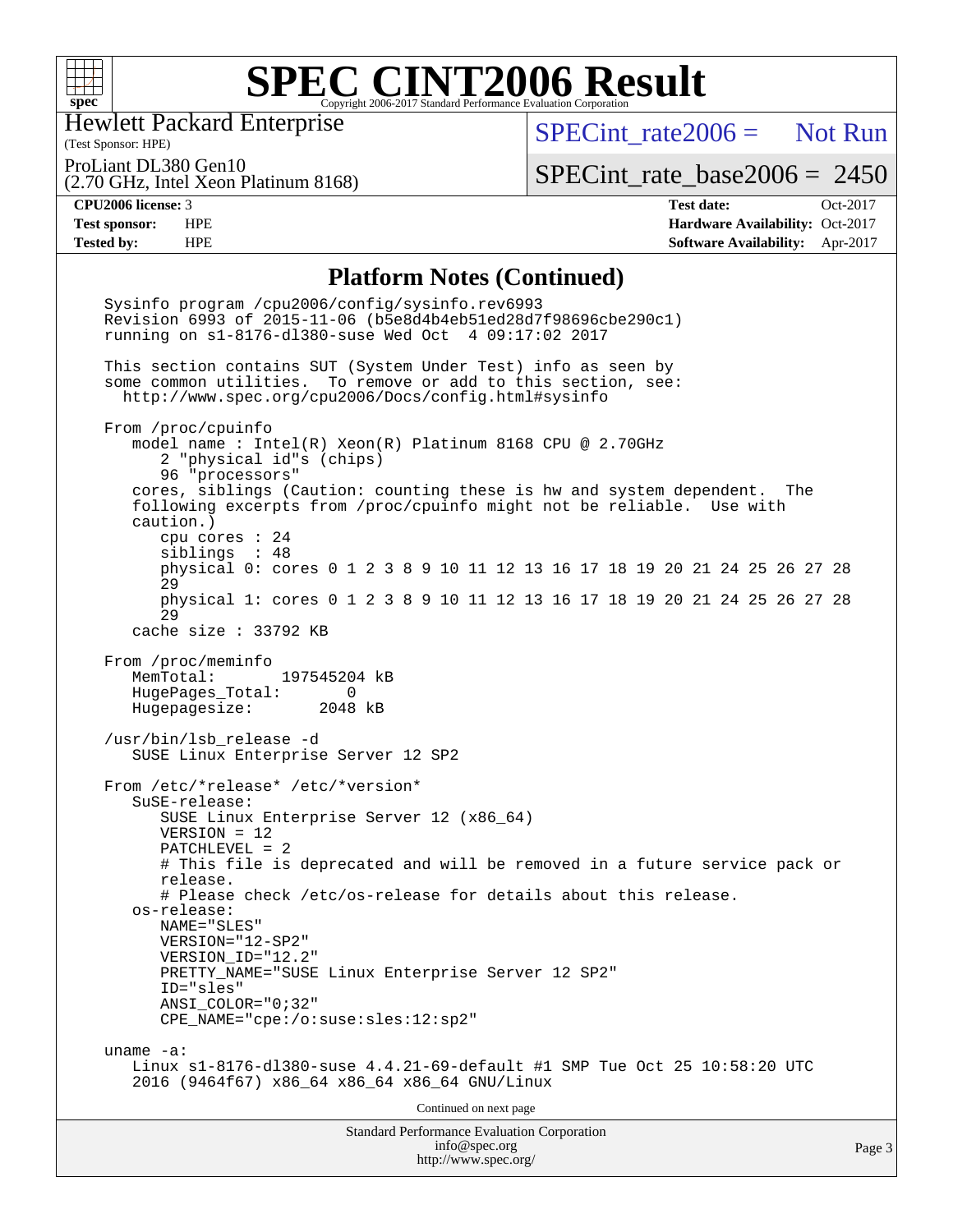

## **[SPEC CINT2006 Result](http://www.spec.org/auto/cpu2006/Docs/result-fields.html#SPECCINT2006Result)**

Hewlett Packard Enterprise

(2.70 GHz, Intel Xeon Platinum 8168)

 $SPECint rate2006 =$  Not Run

(Test Sponsor: HPE) ProLiant DL380 Gen10

[SPECint\\_rate\\_base2006 =](http://www.spec.org/auto/cpu2006/Docs/result-fields.html#SPECintratebase2006) 2450

**[CPU2006 license:](http://www.spec.org/auto/cpu2006/Docs/result-fields.html#CPU2006license)** 3 **[Test date:](http://www.spec.org/auto/cpu2006/Docs/result-fields.html#Testdate)** Oct-2017 **[Test sponsor:](http://www.spec.org/auto/cpu2006/Docs/result-fields.html#Testsponsor)** HPE **[Hardware Availability:](http://www.spec.org/auto/cpu2006/Docs/result-fields.html#HardwareAvailability)** Oct-2017 **[Tested by:](http://www.spec.org/auto/cpu2006/Docs/result-fields.html#Testedby)** HPE **[Software Availability:](http://www.spec.org/auto/cpu2006/Docs/result-fields.html#SoftwareAvailability)** Apr-2017

#### **[Platform Notes \(Continued\)](http://www.spec.org/auto/cpu2006/Docs/result-fields.html#PlatformNotes)**

run-level 3 Oct 3 17:25

 SPEC is set to: /cpu2006 Filesystem Type Size Used Avail Use% Mounted on<br>
/dev/sda3 btrfs 489G 11G 477G 3% / 11G 477G 3% / Additional information from dmidecode:

 Warning: Use caution when you interpret this section. The 'dmidecode' program reads system data which is "intended to allow hardware to be accurately determined", but the intent may not be met, as there are frequent changes to hardware, firmware, and the "DMTF SMBIOS" standard.

 BIOS HPE U30 09/29/2017 Memory: 24x UNKNOWN NOT AVAILABLE 8 GB 2 rank 2666 MHz

(End of data from sysinfo program)

#### **[General Notes](http://www.spec.org/auto/cpu2006/Docs/result-fields.html#GeneralNotes)**

Environment variables set by runspec before the start of the run: LD\_LIBRARY\_PATH = "/cpu2006/lib/ia32:/cpu2006/lib/intel64:/cpu2006/sh10.2"

 Binaries compiled on a system with 1x Intel Core i7-4790 CPU + 32GB RAM memory using Redhat Enterprise Linux 7.2

## **[Base Compiler Invocation](http://www.spec.org/auto/cpu2006/Docs/result-fields.html#BaseCompilerInvocation)**

[C benchmarks](http://www.spec.org/auto/cpu2006/Docs/result-fields.html#Cbenchmarks):

[icc -m32 -L/opt/intel/compilers\\_and\\_libraries\\_2017/linux/lib/ia32](http://www.spec.org/cpu2006/results/res2017q4/cpu2006-20171017-50317.flags.html#user_CCbase_intel_icc_c29f3ff5a7ed067b11e4ec10a03f03ae)

[C++ benchmarks:](http://www.spec.org/auto/cpu2006/Docs/result-fields.html#CXXbenchmarks)

[icpc -m32 -L/opt/intel/compilers\\_and\\_libraries\\_2017/linux/lib/ia32](http://www.spec.org/cpu2006/results/res2017q4/cpu2006-20171017-50317.flags.html#user_CXXbase_intel_icpc_8c35c7808b62dab9ae41a1aa06361b6b)

## **[Base Portability Flags](http://www.spec.org/auto/cpu2006/Docs/result-fields.html#BasePortabilityFlags)**

 400.perlbench: [-D\\_FILE\\_OFFSET\\_BITS=64](http://www.spec.org/cpu2006/results/res2017q4/cpu2006-20171017-50317.flags.html#user_basePORTABILITY400_perlbench_file_offset_bits_64_438cf9856305ebd76870a2c6dc2689ab) [-DSPEC\\_CPU\\_LINUX\\_IA32](http://www.spec.org/cpu2006/results/res2017q4/cpu2006-20171017-50317.flags.html#b400.perlbench_baseCPORTABILITY_DSPEC_CPU_LINUX_IA32) 401.bzip2: [-D\\_FILE\\_OFFSET\\_BITS=64](http://www.spec.org/cpu2006/results/res2017q4/cpu2006-20171017-50317.flags.html#user_basePORTABILITY401_bzip2_file_offset_bits_64_438cf9856305ebd76870a2c6dc2689ab) 403.gcc: [-D\\_FILE\\_OFFSET\\_BITS=64](http://www.spec.org/cpu2006/results/res2017q4/cpu2006-20171017-50317.flags.html#user_basePORTABILITY403_gcc_file_offset_bits_64_438cf9856305ebd76870a2c6dc2689ab) 429.mcf: [-D\\_FILE\\_OFFSET\\_BITS=64](http://www.spec.org/cpu2006/results/res2017q4/cpu2006-20171017-50317.flags.html#user_basePORTABILITY429_mcf_file_offset_bits_64_438cf9856305ebd76870a2c6dc2689ab) 445.gobmk: [-D\\_FILE\\_OFFSET\\_BITS=64](http://www.spec.org/cpu2006/results/res2017q4/cpu2006-20171017-50317.flags.html#user_basePORTABILITY445_gobmk_file_offset_bits_64_438cf9856305ebd76870a2c6dc2689ab) 456.hmmer: [-D\\_FILE\\_OFFSET\\_BITS=64](http://www.spec.org/cpu2006/results/res2017q4/cpu2006-20171017-50317.flags.html#user_basePORTABILITY456_hmmer_file_offset_bits_64_438cf9856305ebd76870a2c6dc2689ab) 458.sjeng: [-D\\_FILE\\_OFFSET\\_BITS=64](http://www.spec.org/cpu2006/results/res2017q4/cpu2006-20171017-50317.flags.html#user_basePORTABILITY458_sjeng_file_offset_bits_64_438cf9856305ebd76870a2c6dc2689ab) 462.libquantum: [-D\\_FILE\\_OFFSET\\_BITS=64](http://www.spec.org/cpu2006/results/res2017q4/cpu2006-20171017-50317.flags.html#user_basePORTABILITY462_libquantum_file_offset_bits_64_438cf9856305ebd76870a2c6dc2689ab) [-DSPEC\\_CPU\\_LINUX](http://www.spec.org/cpu2006/results/res2017q4/cpu2006-20171017-50317.flags.html#b462.libquantum_baseCPORTABILITY_DSPEC_CPU_LINUX) 464.h264ref: [-D\\_FILE\\_OFFSET\\_BITS=64](http://www.spec.org/cpu2006/results/res2017q4/cpu2006-20171017-50317.flags.html#user_basePORTABILITY464_h264ref_file_offset_bits_64_438cf9856305ebd76870a2c6dc2689ab) 471.omnetpp: [-D\\_FILE\\_OFFSET\\_BITS=64](http://www.spec.org/cpu2006/results/res2017q4/cpu2006-20171017-50317.flags.html#user_basePORTABILITY471_omnetpp_file_offset_bits_64_438cf9856305ebd76870a2c6dc2689ab)

Continued on next page

Standard Performance Evaluation Corporation [info@spec.org](mailto:info@spec.org) <http://www.spec.org/>